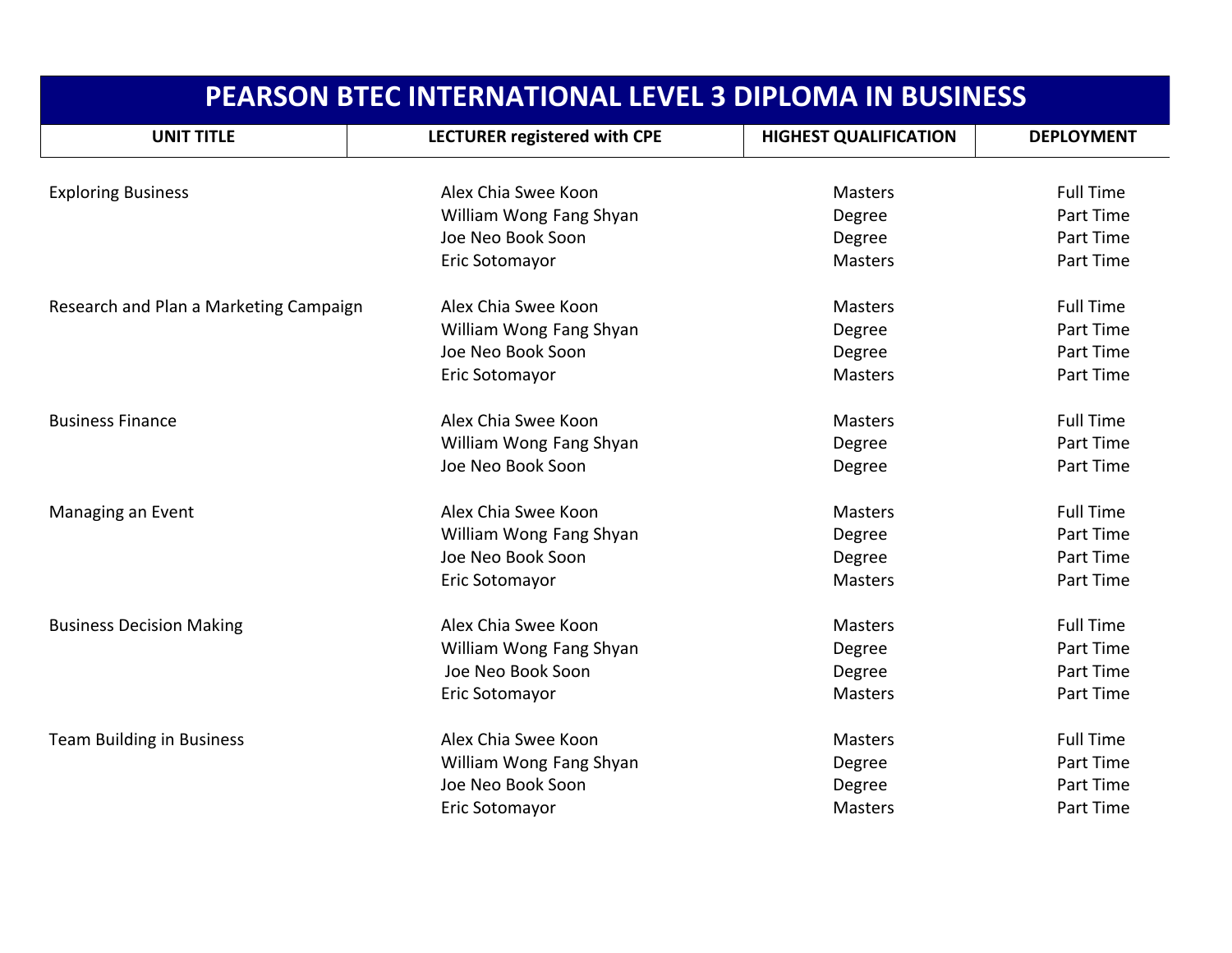| Digital Marketing             | Alex Chia Swee Koon     | <b>Masters</b> | <b>Full Time</b> |
|-------------------------------|-------------------------|----------------|------------------|
|                               | William Wong Fang Shyan | Degree         | Part Time        |
|                               | Joe Neo Book Soon       | Degree         | Part Time        |
|                               | Eric Sotomayor          | <b>Masters</b> | Part Time        |
| <b>Creative Promotion</b>     | Alex Chia Swee Koon     | <b>Masters</b> | Full Time        |
|                               | William Wong Fang Shyan | Degree         | Part Time        |
|                               | Joe Neo Book Soon       | Degree         | Part Time        |
|                               | Eric Sotomayor          | <b>Masters</b> | Part Time        |
| <b>Relationship Marketing</b> | Alex Chia Swee Koon     | <b>Masters</b> | <b>Full Time</b> |
|                               | William Wong Fang Shyan | Degree         | Part Time        |
|                               | Joe Neo Book Soon       | Degree         | Part Time        |
|                               | Eric Sotomayor          | <b>Masters</b> | Part Time        |

| <b>PEARSON BTEC LEVEL 5 HIGHER DIPLOMA IN BUSINESS</b> |                              |                              |                   |
|--------------------------------------------------------|------------------------------|------------------------------|-------------------|
| <b>UNIT TITLE</b>                                      | LECTURER registered with CPE | <b>HIGHEST QUALIFICATION</b> | <b>DEPLOYMENT</b> |
|                                                        |                              |                              |                   |
| <b>Business and the Business Environment</b>           | Alex Chia Swee Koon          | <b>Masters</b>               | <b>Full Time</b>  |
|                                                        | William Wong Fang Shyan      | Degree                       | Part Time         |
|                                                        | Joe Neo Book Soon            | Degree                       | Part Time         |
|                                                        | Eric Sotomayor               | <b>Masters</b>               | Part Time         |
| Marketing Processes and Planning                       | Alex Chia Swee Koon          | <b>Masters</b>               | <b>Full Time</b>  |
|                                                        | William Wong Fang Shyan      | Degree                       | Part Time         |
|                                                        | Joe Neo Book Soon            | Degree                       | Part Time         |
|                                                        | Eric Sotomayor               | <b>Masters</b>               | Part Time         |
| Human Resource Management                              | Alex Chia Swee Koon          | <b>Masters</b>               | <b>Full Time</b>  |
|                                                        | William Wong Fang Shyan      | Degree                       | Part Time         |
|                                                        | Joe Neo Book Soon            | Degree                       | Part Time         |
|                                                        | Eric Sotomayor               | <b>Masters</b>               | Part Time         |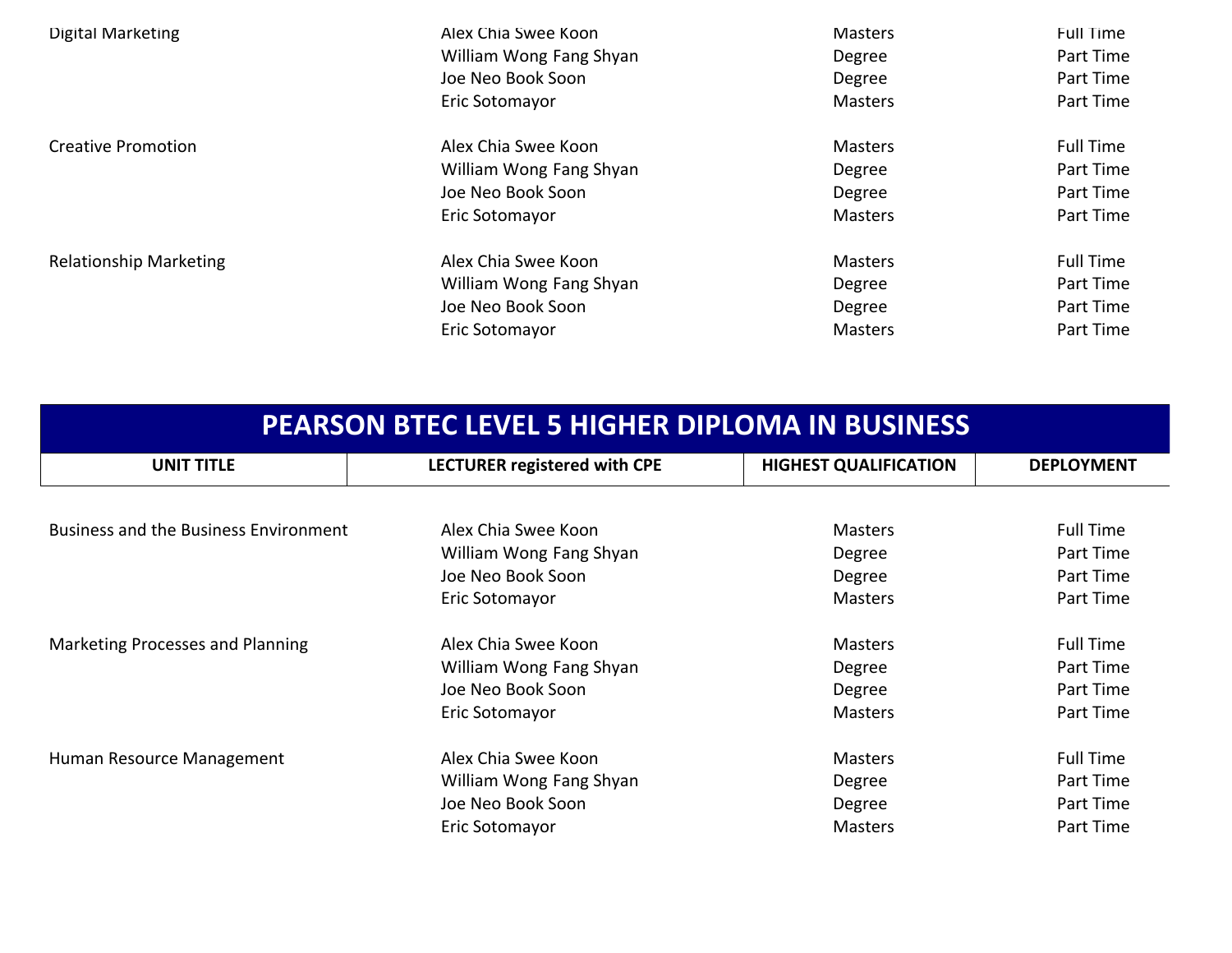| Leadership and Management               | Alex Chia Swee Koon     | <b>Masters</b> | <b>Full Time</b> |
|-----------------------------------------|-------------------------|----------------|------------------|
|                                         | William Wong Fang Shyan | Degree         | Part Time        |
|                                         | Joe Neo Book Soon       | Degree         | Part Time        |
|                                         | Eric Sotomayor          | <b>Masters</b> | Part Time        |
| <b>Accounting Principles</b>            | Alex Chia Swee Koon     | <b>Masters</b> | <b>Full Time</b> |
|                                         | William Wong Fang Shyan | Degree         | Part Time        |
|                                         | Joe Neo Book Soon       | Degree         | Part Time        |
|                                         | Eric Sotomayor          | <b>Masters</b> | Part Time        |
| Managing a Successful Business Project  | Alex Chia Swee Koon     | <b>Masters</b> | <b>Full Time</b> |
|                                         | William Wong Fang Shyan | Degree         | Part Time        |
|                                         | Joe Neo Book Soon       | Degree         | Part Time        |
|                                         | Eric Sotomayor          | <b>Masters</b> | Part Time        |
| Research Project                        | Alex Chia Swee Koon     | Masters        | <b>Full Time</b> |
|                                         | William Wong Fang Shyan | Degree         | Part Time        |
|                                         | Joe Neo Book Soon       | Degree         | Part Tim         |
|                                         | Eric Sotomayor          | <b>Masters</b> | Part Time        |
| Organisational Behaviour                | Alex Chia Swee Koon     | <b>Masters</b> | <b>Full Time</b> |
|                                         | William Wong Fang Shyan | Degree         | Part Time        |
|                                         | Joe Neo Book Soon       | Degree         | Part Time        |
|                                         | Eric Sotomayor          | Masters        | Part Time        |
| <b>Entrepreneurial Ventures</b>         | Alex Chia Swee Koon     | <b>Masters</b> | <b>Full Time</b> |
|                                         | William Wong Fang Shyan | Degree         | Part Time        |
|                                         | Joe Neo Book Soon       | Degree         | Part Time        |
|                                         | Eric Sotomayor          | Masters        | Part Time        |
| <b>Recording Financial Transactions</b> | Alex Chia Swee Koon     | Masters        | <b>Full Time</b> |
|                                         | William Wong Fang Shyan | Degree         | Part Time        |
|                                         | Eric Sotomayor          | Masters        | Part Time        |
|                                         | Joe Neo Book Soon       | Degree         | Part Time        |
|                                         | Eric Sotomayor          | <b>Masters</b> | Part Time        |
|                                         |                         |                |                  |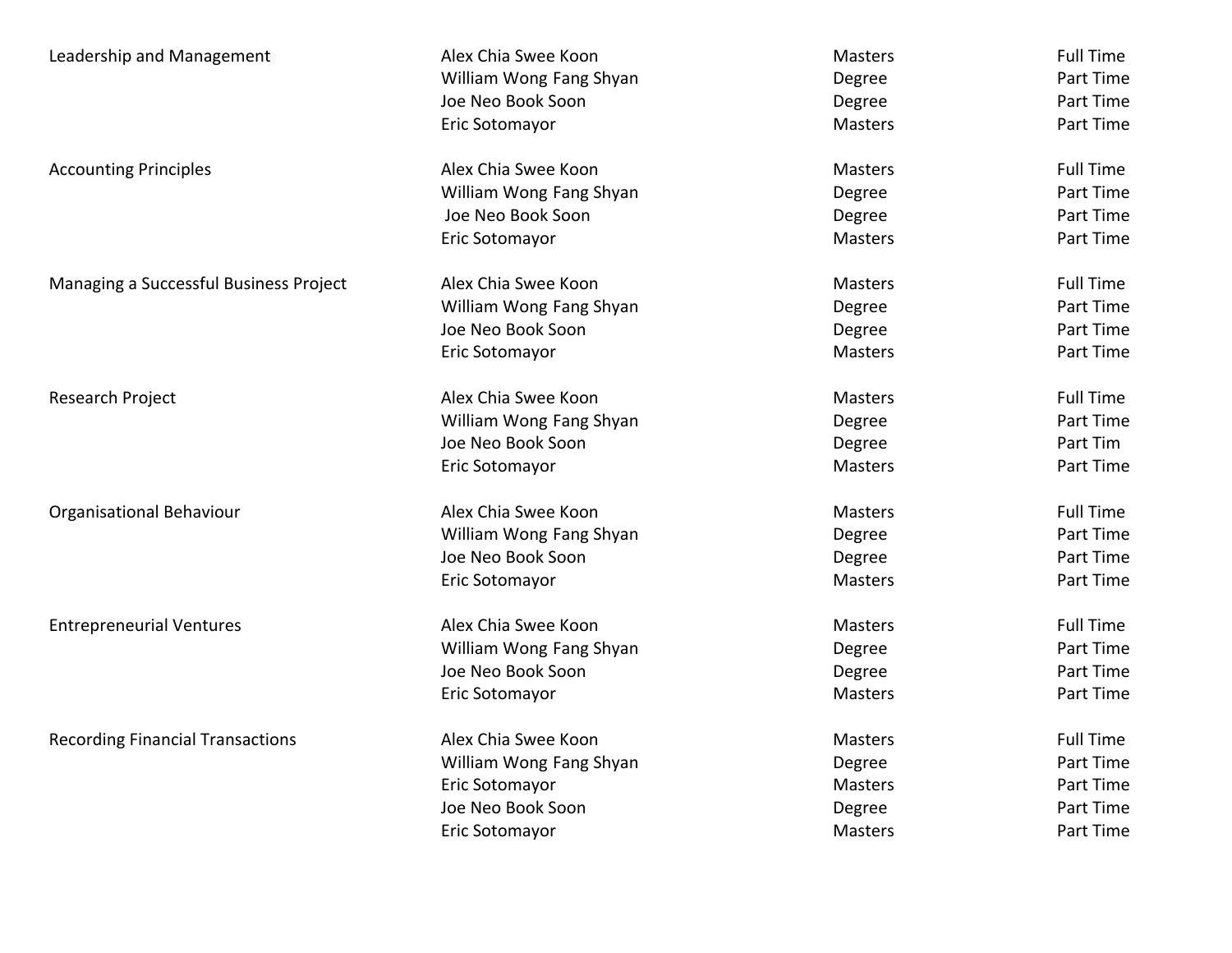| <b>Business Strategy</b>                       | Alex Chia Swee Koon     | Masters        | <b>Full Time</b> |
|------------------------------------------------|-------------------------|----------------|------------------|
|                                                | William Wong Fang Shyan | Degree         | Part Time        |
|                                                | Joe Neo Book Soon       | Degree         | Part Time        |
|                                                | Eric Sotomayor          | <b>Masters</b> | Part Time        |
| <b>Business Information Technology Systems</b> | Alex Chia Swee Koon     | <b>Masters</b> | <b>Full Time</b> |
|                                                | William Wong Fang Shyan | Degree         | Part Time        |
|                                                | Joe Neo Book Soon       | Degree         | Part Time        |
|                                                | Eric Sotomayor          | Masters        | Part Time        |
| Human Resources - Value and Contribution       | Alex Chia Swee Koon     | <b>Masters</b> | <b>Full Time</b> |
| to Organisational Success                      | William Wong Fang Shyan | Degree         | Part Time        |
|                                                | Eric Sotomayor          | <b>Masters</b> | Part Tim         |
|                                                | Joe Neo Book Soon       | Degree         | Part Time        |
| <b>Planning for Growth</b>                     | Alex Chia Swee Koon     | <b>Masters</b> | <b>Full Time</b> |
|                                                | William Wong Fang Shyan | Degree         | Part Time        |
|                                                | Eric Sotomayor          | <b>Masters</b> | Part Time        |
|                                                | Joe Neo Book Soon       | Degree         | Part Time        |
| Understanding and Leading Change               | Alex Chia Swee Koon     | <b>Masters</b> | <b>Full Time</b> |
|                                                | William Wong Fang Shyan | Degree         | Part Time        |
|                                                | Joe Neo Book Soon       | Degree         | Part Time        |
|                                                | Eric Sotomayor          | <b>Masters</b> | Part Time        |
| <b>Global Business Environment</b>             | Alex Chia Swee Koon     | <b>Masters</b> | <b>Full Time</b> |
|                                                | William Wong Fang Shyan | Degree         | Part Time        |
|                                                | Joe Neo Book Soon       | Degree         | Part Time        |
|                                                | Eric Sotomayor          | Masters        | Part Time        |
| Principles of Operations Management            | Alex Chia Swee Koon     | Masters        | <b>Full Time</b> |
|                                                | William Wong Fang Shyan | Degree         | Part Time        |
|                                                | Joe Neo Book Soon       | Degree         | Part Time        |
|                                                | Eric Sotomayor          | Masters        | Part Time        |